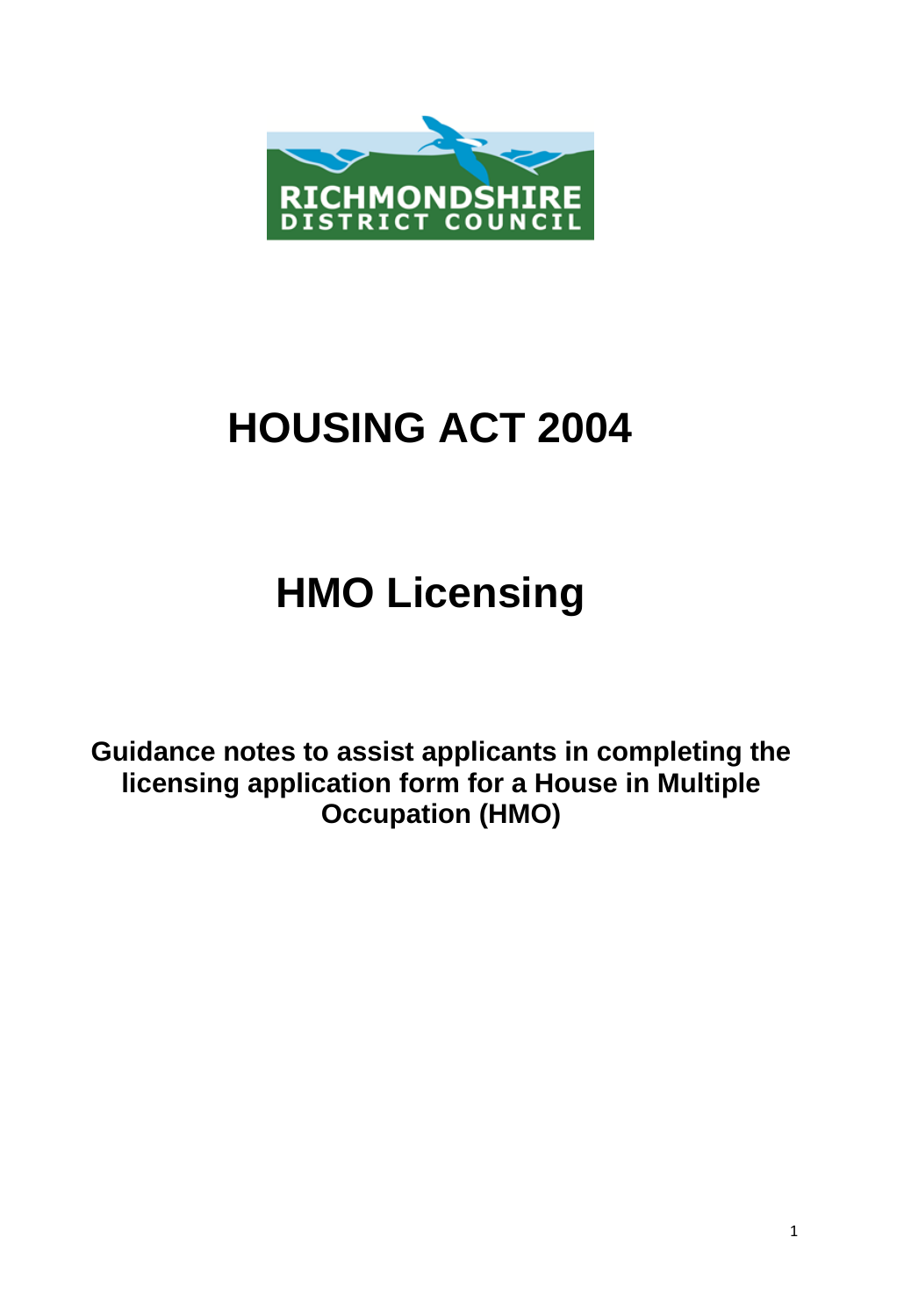# **Introduction**

Whilst the procedures required to issue a licence are fairly lengthy, we have tried to make the application process as easy as possible to understand. If you do not understand how to answer a question, please refer to the notes in this booklet. If after reading this booklet, you still need further advice, please contact the Council.

The notes in this booklet have been split into three parts:

Part 1 provides further explanation with respect to certain questions or statements cross referenced directly to the application form.

Part 2 contains notes relating to Misrepresentation and Data Protection.

Part 3 consists of a glossary of words or terms having a specific legal meaning.

The Council will also provide you with instructions on how to produce a floor plan of your property and explain what details need to be included.

The application form is made up of seven separate sections:

**Section 1** – asks for specific details about the property and explains about the need to produce a floor plan.

**Section 2** – asks for full details about the proposed licence holder, including a fit and proper person assessment.

**Section 3** – only needs to be completed if the proposed licence holder intends to appoint someone else to manage the property. If so, it asks for full details about the property manager, including a fit and proper person assessment.

**Section 4** – asks for details about property and tenancy management.

**Section 5** – this part requires you to inform anyone else with a relevant interest in the property that you have made an application for a licence.

**Section 6** – asks for the proposed licence holder to provide details of all other properties for which they hold a licence under either part 2 or part 3 of the Housing Act 2004. This must include properties within the local Council area, or within any other Council area.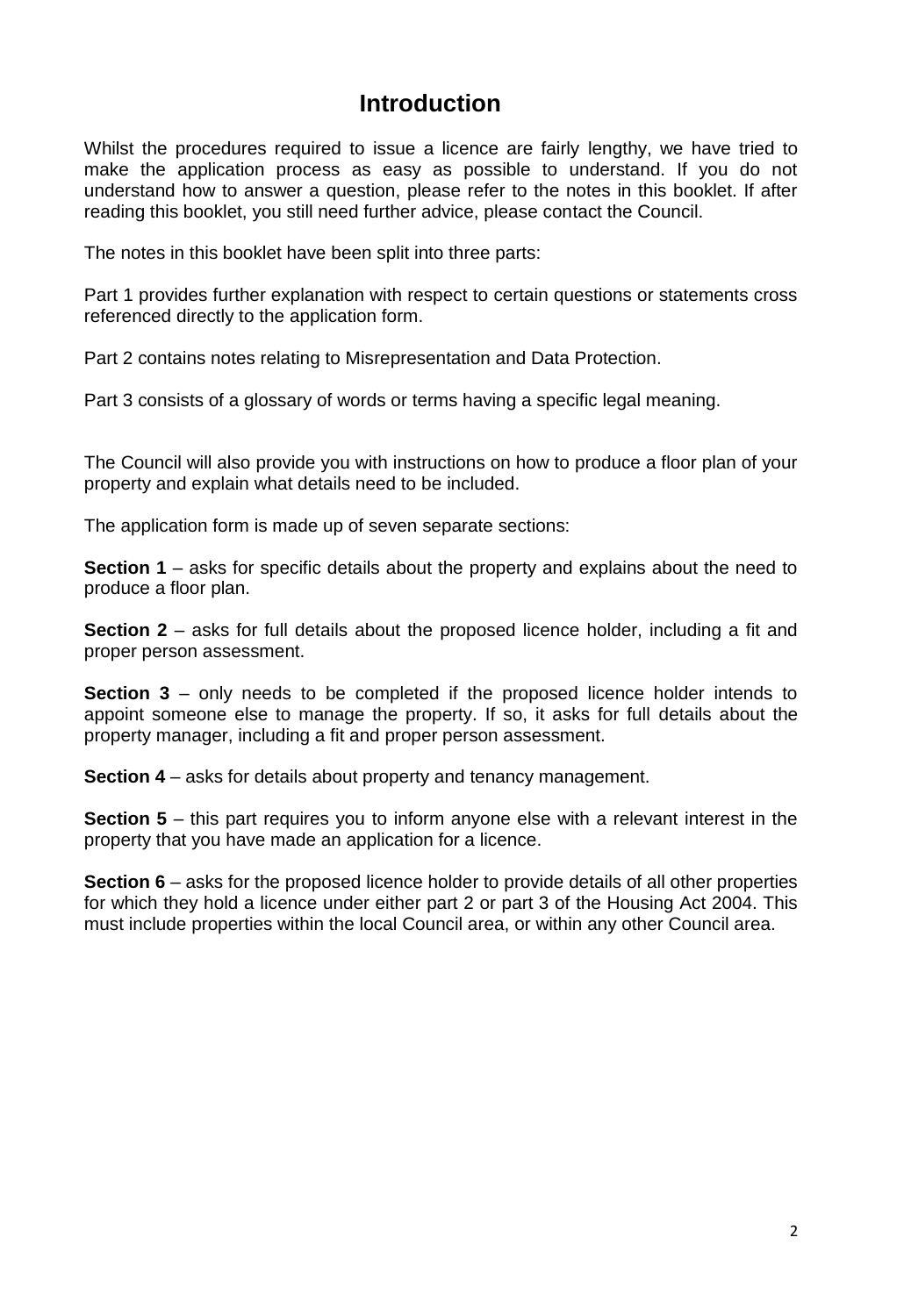| <b>SECTION 1</b> |                                                                                                                                                                                                                                                                                                                                                                                                                                                                                                                                                                                                                                                                                                                                                              |  |
|------------------|--------------------------------------------------------------------------------------------------------------------------------------------------------------------------------------------------------------------------------------------------------------------------------------------------------------------------------------------------------------------------------------------------------------------------------------------------------------------------------------------------------------------------------------------------------------------------------------------------------------------------------------------------------------------------------------------------------------------------------------------------------------|--|
|                  | For the purposes of licensing, storeys include:                                                                                                                                                                                                                                                                                                                                                                                                                                                                                                                                                                                                                                                                                                              |  |
| 1.3.6            | basements if they are used or are capable of being used for habitation or if<br>٠<br>tenants have regular access to them, even if it is just to allow them to switch<br>off gas, electricity supplies, or for use as a games room or for storage<br>purposes, etc;<br>attics, lofts etc. if they contain any rooms;<br>mezzanine floors, that is, floors constructed between the main floors of a<br>house. The law in this matter is not clear. For the time being, the Council<br>takes the view that a few steps between for example the front and rear of a<br>house will not constitute an additional or mezzanine storey. A single change in<br>level not exceeding 1 metre between two parts of a house will not be regarded<br>as a mezzanine floor. |  |
| 1.4.1            | If you do not have an exact answer to this question just give any rough information<br>you have e.g. "It was already an HMO when I bought it in 1994".                                                                                                                                                                                                                                                                                                                                                                                                                                                                                                                                                                                                       |  |
|                  | A Buildings Regulation approval is a document issued by the Council's Building<br>Control Officers. When you decide to carry out work which needs Building<br>Regulations approval, you or your chosen contractor should apply for approval by<br>submitting plans and specifications to your local Building Control Office. If the<br>Building Control Officer can see that the work you propose will result in compliance<br>with the standards enforced at the time then a Building Regulations approval<br>notice will be issued.                                                                                                                                                                                                                        |  |
| 1.4.2<br>&1.4.3  | Building Control Officers may also issue completion certificates when the work has<br>been completed and found on inspection to comply with the Building Regulations.                                                                                                                                                                                                                                                                                                                                                                                                                                                                                                                                                                                        |  |
|                  | Works which needs Building Regulation approval include: any structural work, new<br>or amended drainage and fire precaution work. The Council is looking for<br>information about the sort of work which has previously been carried out. Only<br>brief details are required such as "May 1990, New bathroom to first floor" or<br>"November 1992 Ground floor extension to enlarge kitchen & provide additional<br>let"                                                                                                                                                                                                                                                                                                                                     |  |
|                  | Not being able to provide such documents will not stop the Council from awarding<br>a licence.                                                                                                                                                                                                                                                                                                                                                                                                                                                                                                                                                                                                                                                               |  |
| 1.5.1            | Habitable rooms are rooms capable of being used for everyday activities. Such<br>rooms would include all living accommodation and sleeping accommodation but<br>would exclude kitchens, bathrooms, conservatories porches and unconverted<br>basements.                                                                                                                                                                                                                                                                                                                                                                                                                                                                                                      |  |
| 1.5.2            | Sleeping accommodation means rooms within the house in which a bed or other<br>furniture for sleeping are provided.                                                                                                                                                                                                                                                                                                                                                                                                                                                                                                                                                                                                                                          |  |
| 1.5.3            | Living accommodation means rooms in the house which are used for everyday<br>living activities, such as living rooms, dining rooms, studies, games rooms & sports<br>rooms. Where a room has a dual function in that it is used as a bedroom and living<br>room, it should be classed as sleeping accommodation.                                                                                                                                                                                                                                                                                                                                                                                                                                             |  |
| 1.5.4<br>&       | Flats in these questions mean a room or a set of rooms within the property which<br>provide most or all of the essential elements of a home. The essential elements<br>being: sleeping accommodation, living accommodation, bathroom and kitchen                                                                                                                                                                                                                                                                                                                                                                                                                                                                                                             |  |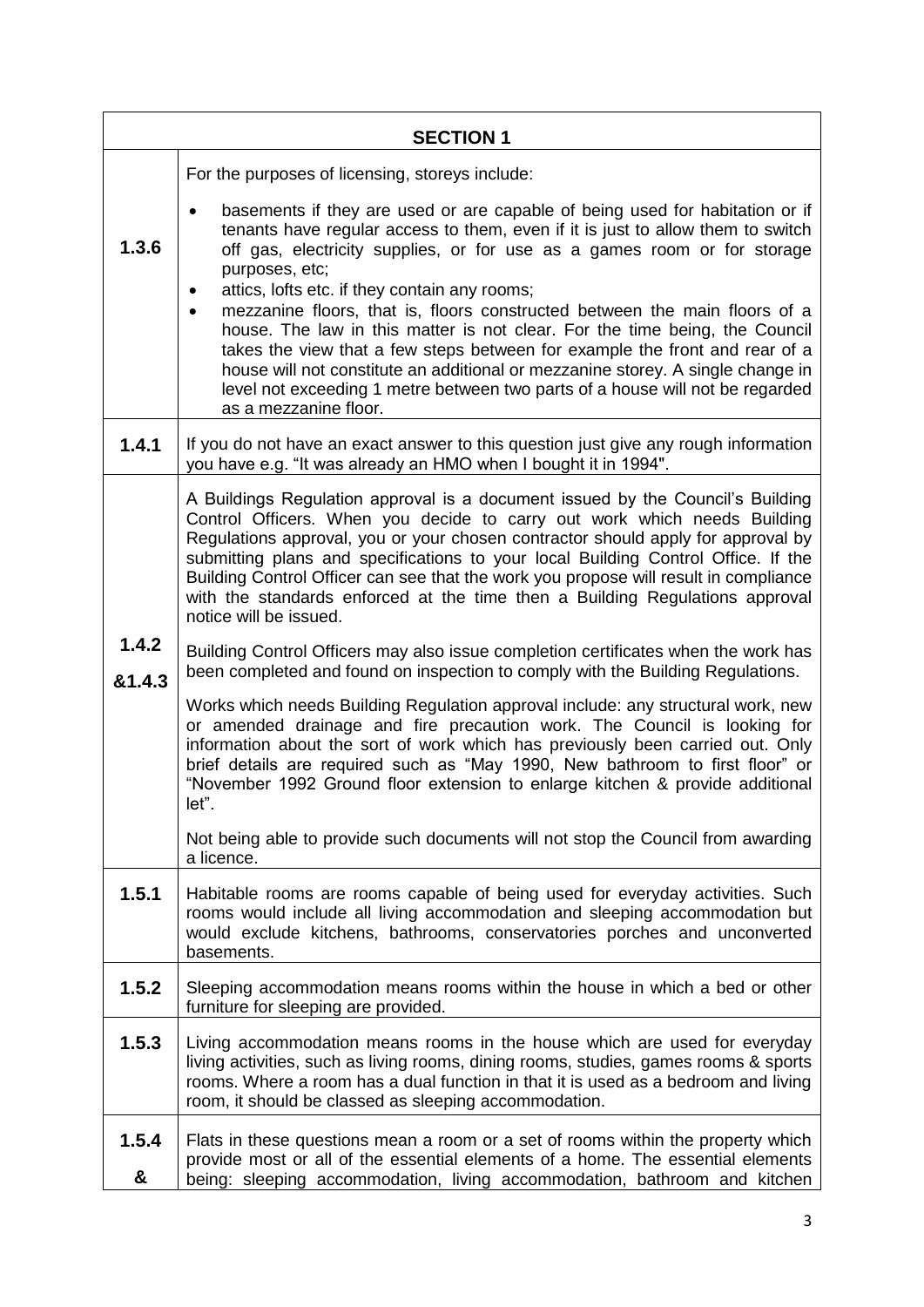| 1.5.5                | facilities. These elements will normally be located "behind one door". Flats will be<br>regarded as self-contained if they contain all four elements "behind one door". If<br>they share a bathroom or kitchen with another flat they will be regarded as not self-<br>contained                                                                                                                                                                                                                                                                                             |
|----------------------|------------------------------------------------------------------------------------------------------------------------------------------------------------------------------------------------------------------------------------------------------------------------------------------------------------------------------------------------------------------------------------------------------------------------------------------------------------------------------------------------------------------------------------------------------------------------------|
| 1.6.9                | "Suitable" means heating which is safe to be used in a damp environment and is<br>capable of raising the temperature of the room to a comfortable level within a<br>reasonable period. Heaters in shared bathrooms must not be coin-operated.<br>Running costs must be met out of general rental income.                                                                                                                                                                                                                                                                     |
| 1.6.10               | There are good reasons to ensure that your property is as well insulated and<br>draught proofed as possible. However for the purposes of this application the<br>Council just wants to know how well insulated the roof void immediately above the<br>living accommodation is.                                                                                                                                                                                                                                                                                               |
| 1.6.16               | As guidance, the Council will normally accept a window which has a glazed area<br>equivalent to at least one tenth of the floor area of the room as having adequate<br>natural lighting. This may vary according to the aspect and height above ground<br>level and whether there are any obstructions etc.                                                                                                                                                                                                                                                                  |
| 1.6.17               | As guidance, the Council will normally accept openable windows with an area of at<br>least one twentieth of the floor area of the room as having adequate natural<br>ventilation. Mechanical ventilation can be accepted as an alternative in some<br>cases.                                                                                                                                                                                                                                                                                                                 |
| 1.7.1                | Letting units means the number of units of accommodation you offer in the house.<br>The number should be the same as the maximum number of tenancy agreements<br>you might have at any one time. This may be different to the number of tenants as<br>some units may be occupied by more than one person or you may have joint<br>tenants for some units.                                                                                                                                                                                                                    |
| 1.7.3                | Include all people of all ages living at the property at the time of application.                                                                                                                                                                                                                                                                                                                                                                                                                                                                                            |
| 1.7.4<br>to<br>1.7.6 | When the Council issues a licence it must say how many persons and households<br>can lawfully occupy the house (see the glossary for a full definition). Ensure that<br>you give the maximum number of persons and households you are realistically<br>likely to let your house to. This will save you having to apply for an amended<br>licence should you wish to increase the number of occupiers. Remember however<br>that the total number of persons or households may affect the fee payable. If the<br>Council thinks the number should be lower it will inform you. |
| 1.7.7<br>to<br>1.7.8 | Please state here if the proposed licence holder, owner or manager lives on the<br>premises. This can affect the property's eligibility for licensing. It is also helpful to<br>know if someone with more responsibility, such as an employee or relative lives on<br>the premises                                                                                                                                                                                                                                                                                           |
| 1.8.1                | Include any piped gas supply from mains gas or a liquefied petroleum gas storage<br>vessel.                                                                                                                                                                                                                                                                                                                                                                                                                                                                                  |
| 1.8.2                | This is the "Landlord's gas safety record" which is known to most landlords as a<br>"Gas Safe certificate" Landlords must obtain one of these certificates on an annual<br>basis. If you cannot provide a valid certificate, the Council will contact you fairly<br>quickly to find out why. Failure to produce such a certificate may be grounds for<br>refusing to grant a licence.                                                                                                                                                                                        |
| 1.8.3<br>&1.8.4      | Under the Electrical Equipment (Safety) Regulations 1994 there is a requirement<br>that all electrical appliances supplied or provided in the course of a business are<br>safe. Whilst there is no absolute requirement in law to have annual testing in                                                                                                                                                                                                                                                                                                                     |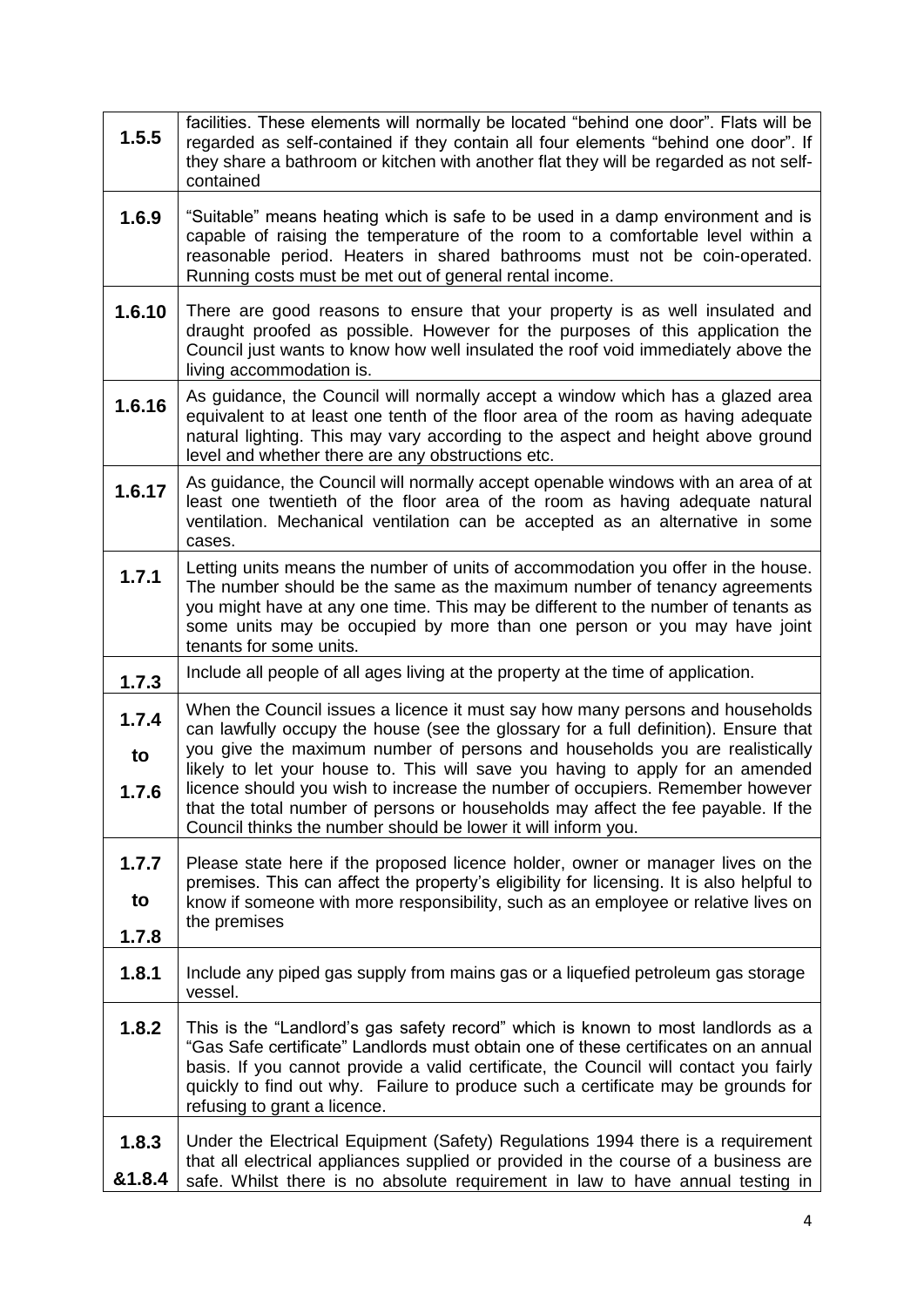|                       | domestic properties, the Council can ask you at any time to demonstrate that all<br>the electrical appliances are safe. It is good management practice to have all of<br>your portable appliances tested on an annual basis by a competent electrician.                                                                                                                                                                                                                                                                                                                                                                                                                                      |
|-----------------------|----------------------------------------------------------------------------------------------------------------------------------------------------------------------------------------------------------------------------------------------------------------------------------------------------------------------------------------------------------------------------------------------------------------------------------------------------------------------------------------------------------------------------------------------------------------------------------------------------------------------------------------------------------------------------------------------|
|                       | Written records of findings should be kept along with notes of any action taken as<br>a result of the report. It is good practice to attach a label to each appliance when it<br>is tested with the date, the tester's name and whether the appliance has passed<br>the safety test. Your insurer may wish to see evidence of such good practice in the<br>event of a claim.                                                                                                                                                                                                                                                                                                                 |
|                       | All portable appliances provided by the landlord need to be included. For example,<br>refrigerators, washing machines, microwave ovens, kettles, irons and TVs.<br>Appliances abandoned by previous tenants and not removed by the landlord will<br>be regarded as belonging to the landlord.                                                                                                                                                                                                                                                                                                                                                                                                |
|                       | The rules do not extend to items brought in to the property by tenants. However<br>landlords should consider asking tenants to have their electrical appliances tested<br>for the benefit of everyone's safety. Failure to provide an inspection report will not<br>normally lead to refusal of a licence. However, you would be asked to produce one<br>within a specified period of time as a condition of the licence.                                                                                                                                                                                                                                                                    |
| 1.8.5                 | To ensure that the property is maintained in a safe condition, the landlord must<br>demonstrate that the electrical installation and accessories (e.g. socket outlets,<br>switches etc.) are regularly tested and that any deficiencies are remedied.                                                                                                                                                                                                                                                                                                                                                                                                                                        |
|                       | As fixed installations are less likely to develop faults the Council asks that this is<br>done on a five-yearly basis. This does not mean that the fixed installation can be<br>ignored in-between and landlords should use common sense to identify electrical<br>installation problems before they become a serious hazard.                                                                                                                                                                                                                                                                                                                                                                |
|                       | Again, written records of findings should be kept along with notes of any action<br>taken as a result of the report.                                                                                                                                                                                                                                                                                                                                                                                                                                                                                                                                                                         |
|                       | Failure to provide an inspection report will not normally lead to refusal of a licence.<br>However, you would be asked to produce one within a specified period of time as<br>a condition of the licence.                                                                                                                                                                                                                                                                                                                                                                                                                                                                                    |
| 1.8.6<br>To<br>1.8.10 | Fire detection and warning systems and emergency lighting systems are, on the<br>whole, reasonably reliable provided they are properly maintained.<br>The<br>effectiveness of a system can however quickly be affected if it is interfered with or<br>damaged and all systems will naturally deteriorate over time (for instance through<br>the build-up of dust or cobwebs in the detectors and the gradual loss of electrical<br>capacity within the back- up batteries).                                                                                                                                                                                                                  |
|                       | For these reasons it is important that the systems are regularly tested. As the<br>licence holder or manager of a HMO you should be familiar with how the systems<br>operates, how to recognise faults and how to get them put right. You should<br>therefore be carrying out your own regular checks as part of an overall fire risk<br>assessment. In addition to these checks, the systems must be thoroughly checked<br>and tested at least every twelve months by a suitably competent person (such as a<br>qualified electrician or specialist fire alarm engineer). You are therefore asked to<br>submit the latest test certificates or reports as part of your licence application. |
|                       | Failure to provide inspection reports will not normally lead to refusal of a licence.<br>However, you would be asked to produce them within a specified period of time as<br>a condition of the licence.                                                                                                                                                                                                                                                                                                                                                                                                                                                                                     |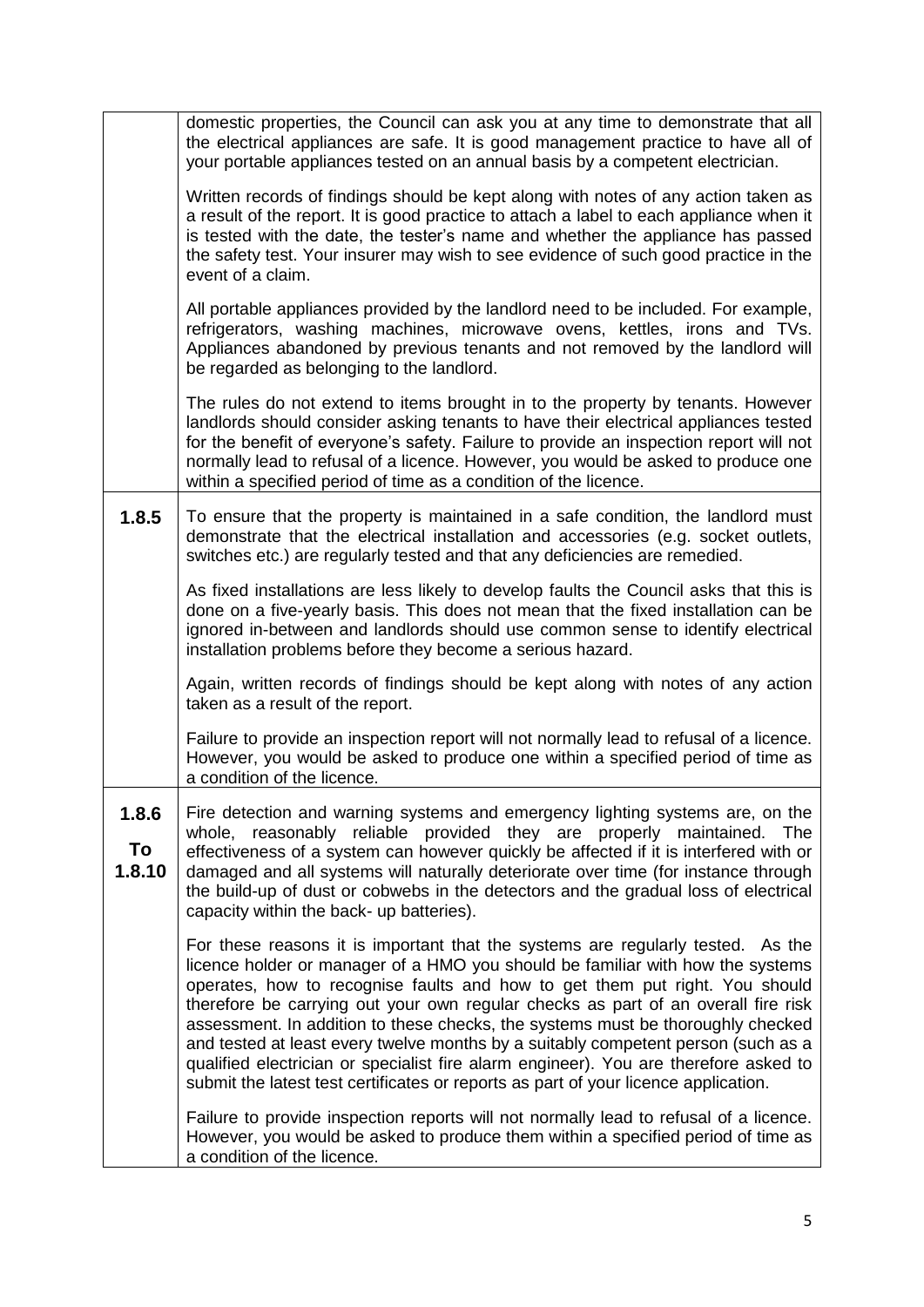| 1.8.11<br>&<br>1.8.12 | The Furniture and Furnishings (Fire)(Safety) Regulations 1988 cover the following<br>items which contain upholstery: beds, headboards, mattresses, sofa-beds, nursery<br>furniture, garden furniture which can be used indoors, scatter cushions, seat pads<br>and pillows and loose and stretch covers for furniture. If you provide any of these<br>items they must be capable of passing the match and cigarette resistance tests<br>and be filled with specially treated foam which burns more slowly. The only<br>practical way of assessing this is to rely on labels sewn into the items during<br>manufacture. Unless you can provide sound evidence that items of upholstered<br>furniture will meet the ignitability tests you should only answer "yes" to question<br>1.8.12 if all the upholstered furniture you provide has an appropriate fire resistance<br>label (see the glossary of terms). |
|-----------------------|---------------------------------------------------------------------------------------------------------------------------------------------------------------------------------------------------------------------------------------------------------------------------------------------------------------------------------------------------------------------------------------------------------------------------------------------------------------------------------------------------------------------------------------------------------------------------------------------------------------------------------------------------------------------------------------------------------------------------------------------------------------------------------------------------------------------------------------------------------------------------------------------------------------|
| 1.9.1                 | Leasehold means control of the property by virtue of a lease. The owner of a<br>property can agree to grant control of the property to some other person or body<br>for a specific period of time. The leaseholder acquires the rights and obligations as<br>set out in the lease agreement, usually to the same extent as the freeholder.                                                                                                                                                                                                                                                                                                                                                                                                                                                                                                                                                                    |
| 1.9.4                 | If the Council has to serve a notice on the person having control of a property,<br>there is often an obligation for the Council to advise other people who have an<br>interest in the property that a notice has been served. Please give the address of<br>the branch of the organisation you obtained your mortgage from. Your account<br>number is also required as many organisations have difficulty in identifying the<br>exact mortgage account and customer without one.                                                                                                                                                                                                                                                                                                                                                                                                                             |
| 1.9.7<br>To           | Some Councils run voluntary accreditation schemes to promote good practice in<br>rented housing. These can be either landlord or property based.                                                                                                                                                                                                                                                                                                                                                                                                                                                                                                                                                                                                                                                                                                                                                              |
| 1.9.10                | If the proposed licence holder belongs to a local authority accreditation scheme or<br>the particular property is accredited then this should be mentioned here.                                                                                                                                                                                                                                                                                                                                                                                                                                                                                                                                                                                                                                                                                                                                              |
| 1.9.11<br>To          | Approved accommodation list means not just that the educational institution has<br>agreed to advertise your property but that they have assessed the property and<br>have formed a view on its suitability and quality.                                                                                                                                                                                                                                                                                                                                                                                                                                                                                                                                                                                                                                                                                       |
| 1.9.12                |                                                                                                                                                                                                                                                                                                                                                                                                                                                                                                                                                                                                                                                                                                                                                                                                                                                                                                               |
| 1.9.13                | 'Create a tenancy' means to let a property (or part of a property) to a tenant under<br>the terms of an agreement without further reference to anyone else.                                                                                                                                                                                                                                                                                                                                                                                                                                                                                                                                                                                                                                                                                                                                                   |
|                       | 'Terminate a tenancy' means to follow the steps allowed by law to bring a tenancy<br>to an end without further reference to anyone else.                                                                                                                                                                                                                                                                                                                                                                                                                                                                                                                                                                                                                                                                                                                                                                      |
|                       | Authorise Expenditure means having the power to agree that money can be spent<br>on building work, materials, etc., to ensure the proper management of the property<br>without having to seek approval from anyone else.                                                                                                                                                                                                                                                                                                                                                                                                                                                                                                                                                                                                                                                                                      |
| <b>SECTION 2</b>      |                                                                                                                                                                                                                                                                                                                                                                                                                                                                                                                                                                                                                                                                                                                                                                                                                                                                                                               |
| 2.1.10                | Tick the 'Own' box if you own the property outright. If you share ownership with a<br>wife or partner please tick the 'Part own' box. If you have a mortgage on the<br>property you are still the legal owner of the property and the lender will not be<br>regarded as a part-owner.                                                                                                                                                                                                                                                                                                                                                                                                                                                                                                                                                                                                                         |
| Part 3                | The Council cannot list all of the statutes this section refers to. If in doubt please<br>give full details in the box provided. If you need more space, you can write the<br>details on a separate sheet of paper and attach it securely to the form. You may be<br>required to submit a basic disclosure certificate.                                                                                                                                                                                                                                                                                                                                                                                                                                                                                                                                                                                       |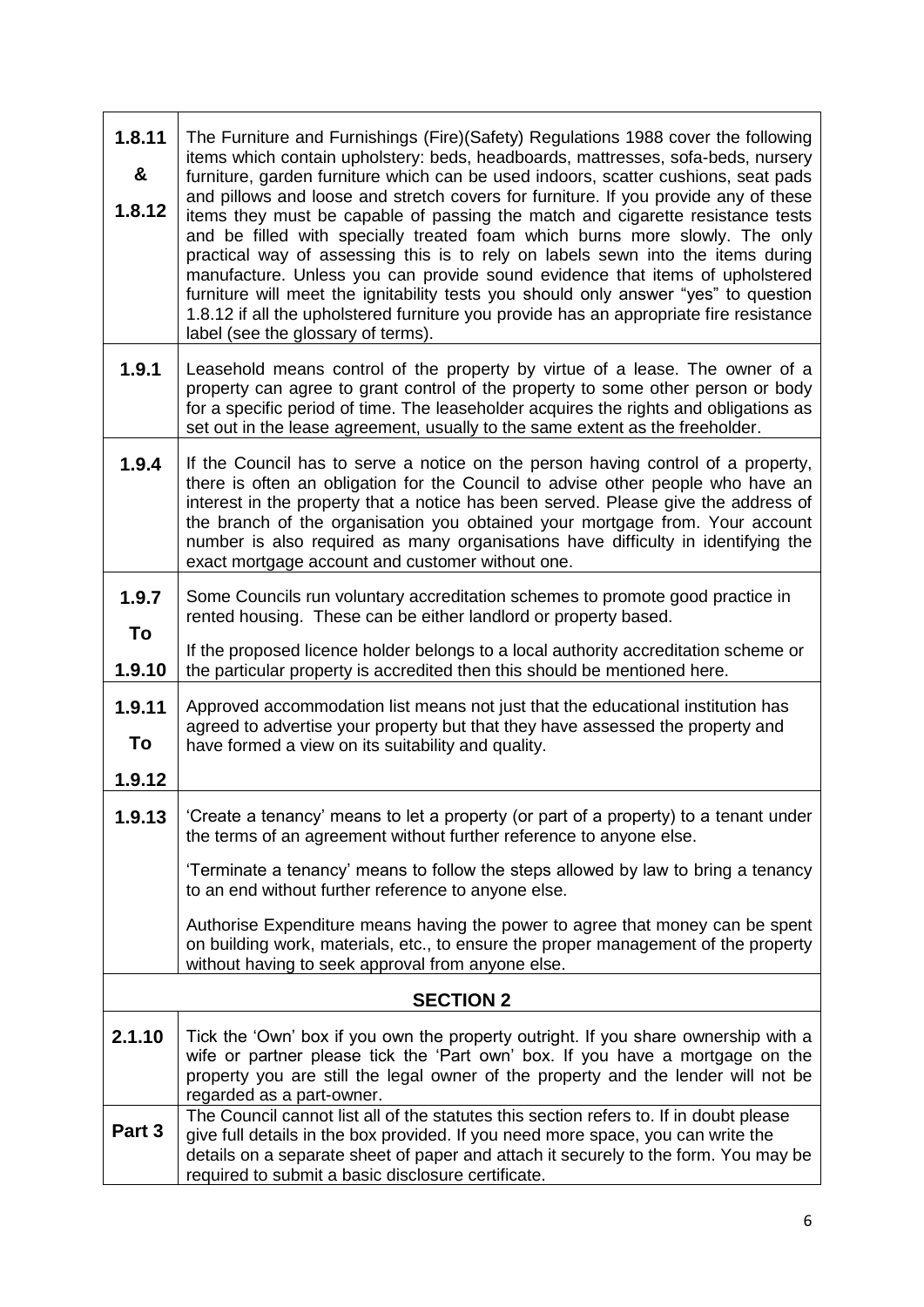| <b>SECTION 3</b>              |                                                                                                                                                                                                                                                                                                                                                                                   |  |
|-------------------------------|-----------------------------------------------------------------------------------------------------------------------------------------------------------------------------------------------------------------------------------------------------------------------------------------------------------------------------------------------------------------------------------|--|
| Part 3                        | The same notes apply as in the item immediately above                                                                                                                                                                                                                                                                                                                             |  |
|                               | <b>SECTION 4</b>                                                                                                                                                                                                                                                                                                                                                                  |  |
| 4.1.1<br>To                   | Operating a HMO is a business and needs to be treated as such. In Section 4, you<br>need to demonstrate that you have thought carefully about the management of the<br>property and that you have procedures in place to deal with all likely events.                                                                                                                             |  |
| 4.6.11                        | The example answers given in the right hand column are not necessarily correct or<br>appropriate for your particular circumstances. They are only meant to indicate the<br>level of detail you need to supply. The Council has to form an opinion as to your<br>competency to manage the property.                                                                                |  |
|                               | If you are unable to provide an answer to any of the questions or if you provide any<br>answers which indicate poor management practice, the Council may require you to<br>submit further supporting information. If the Council is still not satisfied with the<br>information you provide then, as a last resort, the Council may decide to refuse<br>your licence application. |  |
|                               | Attending an approved training course could be made a condition of The licence in<br>some cases.                                                                                                                                                                                                                                                                                  |  |
| <b>SECTION 5</b>              |                                                                                                                                                                                                                                                                                                                                                                                   |  |
| <b>Sectio</b><br>n 5A<br>& 5B | Full instructions are included on the form                                                                                                                                                                                                                                                                                                                                        |  |

| <b>SECTION 6</b>                    |                                                                                                                                                                                                                                                                                                                                                                                                                                                                                                                                                                     |  |
|-------------------------------------|---------------------------------------------------------------------------------------------------------------------------------------------------------------------------------------------------------------------------------------------------------------------------------------------------------------------------------------------------------------------------------------------------------------------------------------------------------------------------------------------------------------------------------------------------------------------|--|
|                                     | The law says that the proposed licence holder must disclose details of all licensed<br>HMOs which he or she controls. The Council appreciates that when HMO licensing<br>first comes into force, it is unlikely any other HMO licences will yet be in force.<br>Technically you only need to list other HMOs which have actually been granted a<br>licence at the date your application is submitted. However, it would be helpful if<br>you could list all licensable properties you control but where appropriate, mark<br>them as "application pending" instead. |  |
| <b>DECLARATION &amp; ENCLOSURES</b> |                                                                                                                                                                                                                                                                                                                                                                                                                                                                                                                                                                     |  |
|                                     | This is intended to act as a check-list so that you can be sure that you have<br>included all of the appropriate certificates and other documentation required. Any<br>original certificates or reports you supply will be photocopied and returned to you.                                                                                                                                                                                                                                                                                                         |  |
|                                     | The owner(s), proposed licence holder and manger must sign and date the<br>declaration to confirm that the application form has been fully and truthfully<br>completed                                                                                                                                                                                                                                                                                                                                                                                              |  |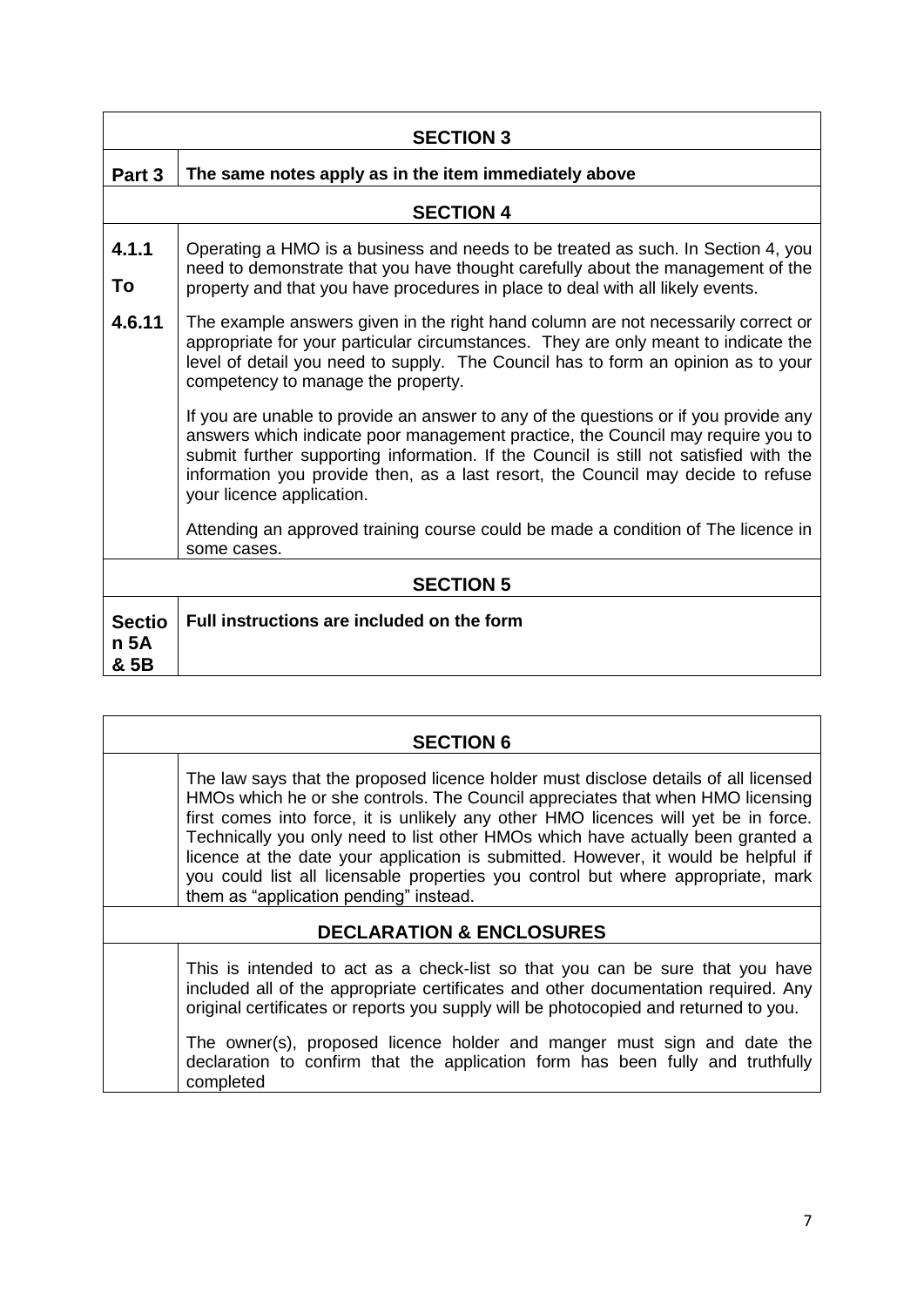# **Part 2**

# **Notes Relating to Misrepresentation and Data Protection**

# **Misrepresentation**

An application for an HMO licence is a serious matter and should be regarded in the same manner as applications for other licences such those required for the sale of alcohol, provision of entertainment or to operate a hackney carriage Please note that it is a criminal offence to knowingly supply information which is false or misleading for the purpose of obtaining an HMO Licence. Evidence to support any statements or information made in the HMO Licence application may be required at a later date. If the Council subsequently discovers something which is relevant and which you should have disclosed or which is incorrectly or imprecisely stated or described, the licence may be cancelled or other action taken. This may affect other HMO licences with which you have any connection

# **Data Protection**

All of the information provided in the application forms will be handled in accordance with the provisions of the Data Protection Act 1998.

To fulfil the Council's obligations under Part 2 of the Housing Act 2004, the Council requires you to provide the information asked for in this form for the following purposes:

1) To identify the persons involved in the management of the HMO and to facilitate legal proceedings in the event of any offence connected with the licensing of the HMO

2) To obtain information needed to assess the fitness and competence of persons involved in the management of the HMO

3) To link properties and persons involved in the management, control and ownership of the HMO and any other relevant HMOs

4) To obtain information concerning the suitability of the property involved to be licensed as an HMO

The information you provide may be shared to the extent that it may need to be verified with other agencies such as the Police, other local authorities and other departments within the Council. Some of the information you provide will be entered into a public register but only to the extent required by law. A list of the information that is required to be published is given below.

The Council may be required to disclose to government agencies certain information you provide. The information may also be used for research, analysis and statistical purposes.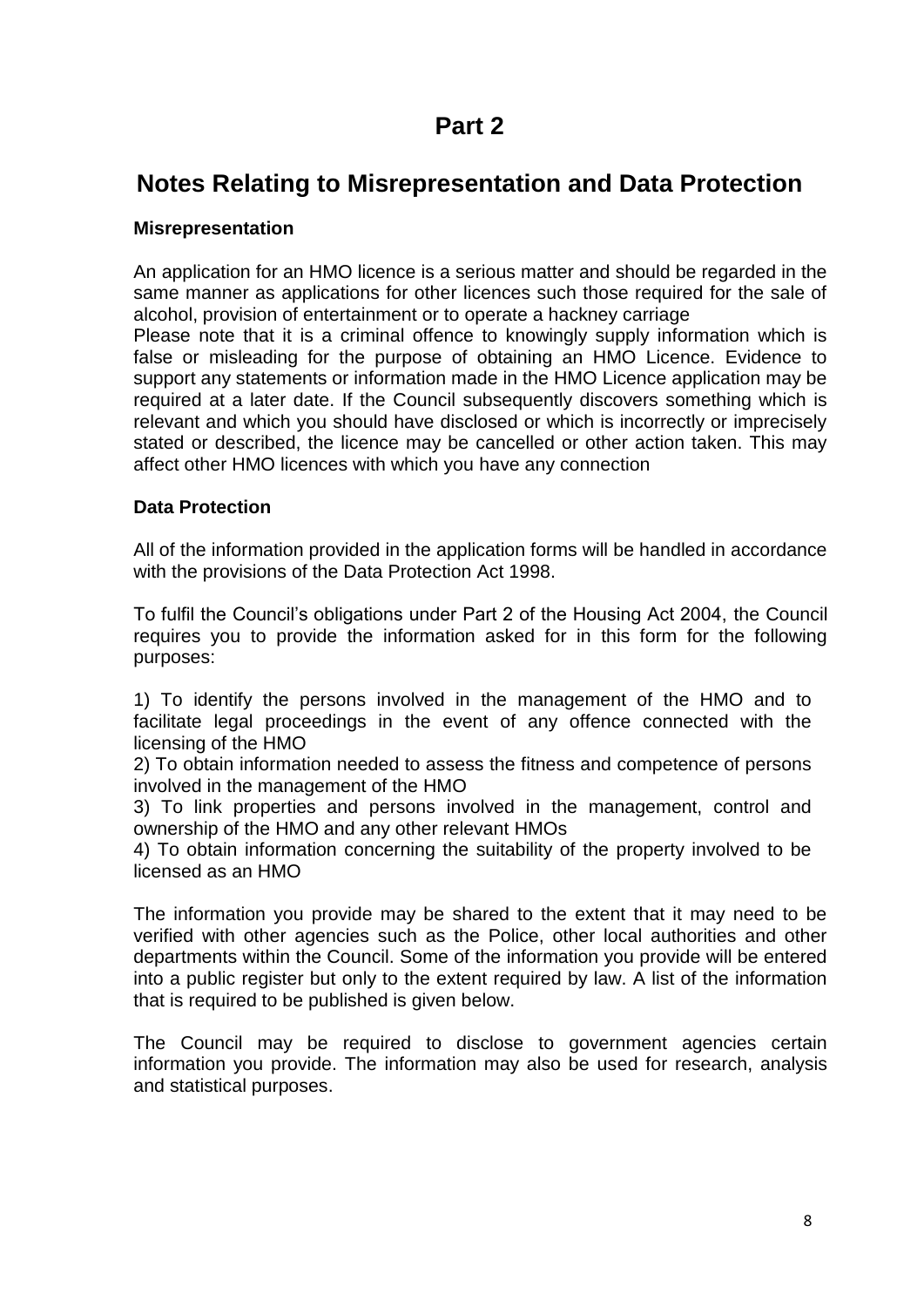# **Public Register Information**

The information the Council is obliged to publish in respect of each HMO licence granted under Part 2 of The Housing Act 2004 is as follows:

- a) the name and address of the licence holder
- b) the name and address of the person managing the house
- c) the address of the licensed HMO
- d) a short description of the licensed HMO
- e) a summary of the conditions of the licence
- f) the commencement date and duration of the licence
- g) summary information of any matter concerning the licensing of the HMO that has been referred to; and
- h) summary information of any decision of the a residential property tribunal or the Lands Tribunal that relate to the licensed HMO together with the reference number allocated to the case by the tribunal
- i) the number of storeys comprising the licensed HMO
- j) the number of rooms in the licensed HMO providing  $$ 
	- i) sleeping accommodation
	- ii) living accommodation
- k) in the case of a licensed HMO consisting of flats
	- i) the number of flats that are self-contained
	- ii) the number of flats that are not self-contained
- l) a description of shared amenities including the numbers of each amenity; and
- m) the maximum number of persons or households permitted to occupy the licensed HMO under the conditions of the licence.
- n)

#### **PART 3 Glossary of Terms**

This part contains definitions of certain words or phrases that appear in the application form. In some cases there may be an overlap with the notes given in Part 1. Nevertheless, this section should be useful as a quick reference guide.

# **Agent**

Someone appointed by the landlord to carry out some or all of the duties on behalf of the landlord. This could be a professional property manager, associate or relation of the landlord. The agent may or may not be paid by the landlord.

# **Authorise Expenditure**

Having the power to agree that money can be spent on building work, materials, etc., to ensure the proper management of the property without having to seek approval from anyone else.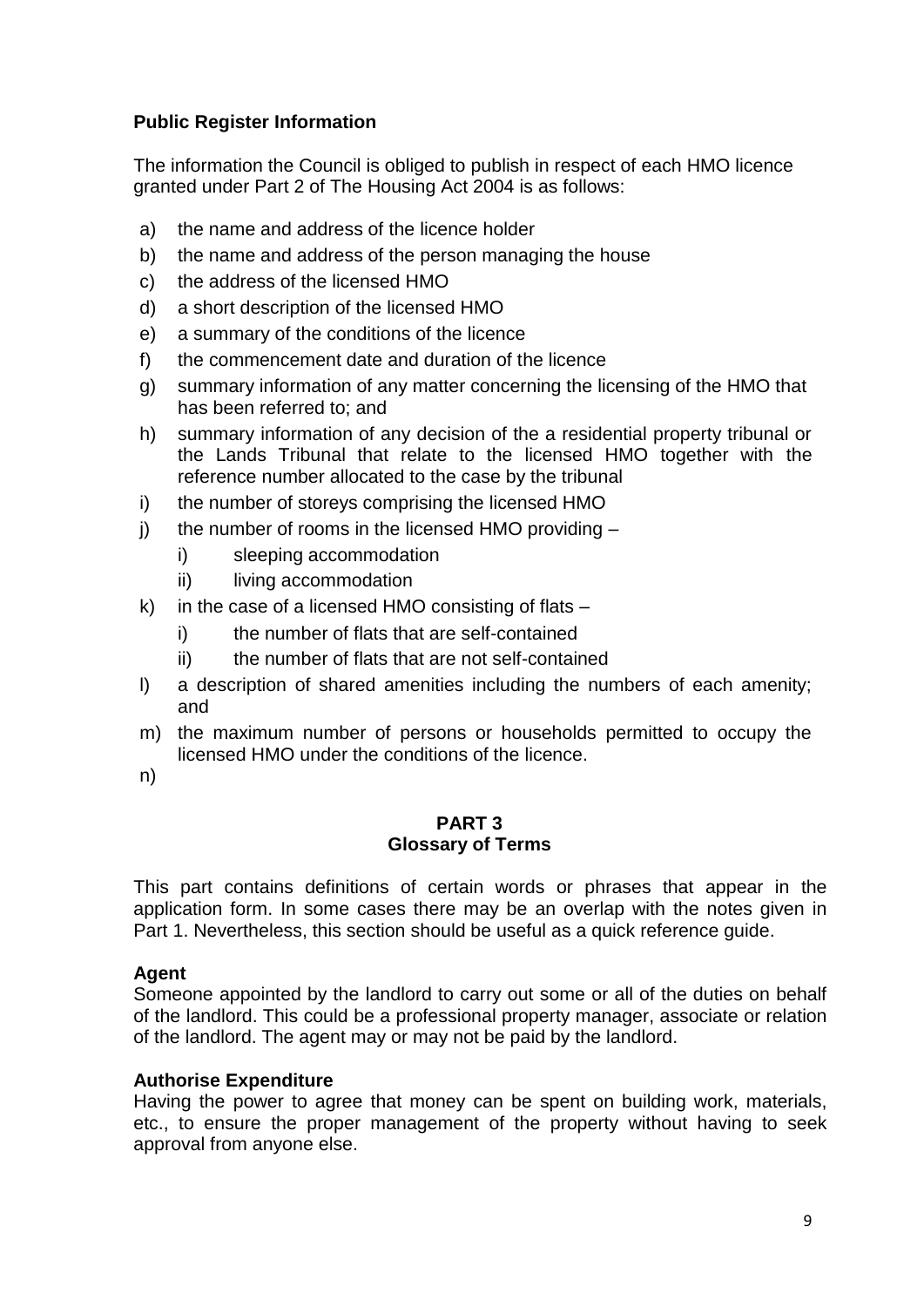# **Create a tenancy**

Means to let a property (or part of a property) to a tenant under the terms of an agreement without further reference to a superior landlord.

# **Building Regulations Approval**

A document issued by the Council which, following the submission of plans and/or specifications indicates that any work to be done in the property which requires Building Regulation Approval has been assessed by the Council and approval given to the works proceeding.

# **Building Regulations Completion Certificate**

A certificate issued by the Council which indicates that specified building work carried out in the building has been completed to a standard which complied with the Building Regulations in force at the time the work was done.

# **Certificate of Electrical Inspection**

A certificate completed and signed by a competent person indicating the state of the electrical installation, electrical switchgear and accessories and all fixed and portable electrical appliances provided by the landlord.

# **Companies House Registration Number**

A number given to companies and limited liability partnerships when they register at Companies House. It is normally an eight digit number such as 01234567 but the first digits could be replaced with letters for a number of reasons such as region of registration.

# **Competent Person**

In respect of gas safety inspections, a person with the appropriate qualification (ACOPS). Note that simply being Gas Safe registered is not sufficient qualification in itself as within the Gas Safe registration process there are different competencies to carry out and inspect different aspects of gas installations and equipment. Landlords should ensure that the inspection is carried out by a person qualified to inspect the types of equipment installed in the house.

In respect of electrical safety inspections, a person should be competent to issue a report with findings showing that the installation has been inspected and tested to BS 7671. The person must subscribe to an accreditation scheme administered by an approved body. Approved bodies currently include:

- BRE Certification Limited:
- British Standards Institution;
- **ELECSA Limited, part of FENSA and BBA:**
- NICEIC Certification Services Limited;
- Zurich Certification Ltd.

or anybody approved by the Building Regulations Advisory Committee (BRAC), or sponsored by the Office of the Deputy Prime Minister (ODPM) for the purposes of Part P of the Building Regulations.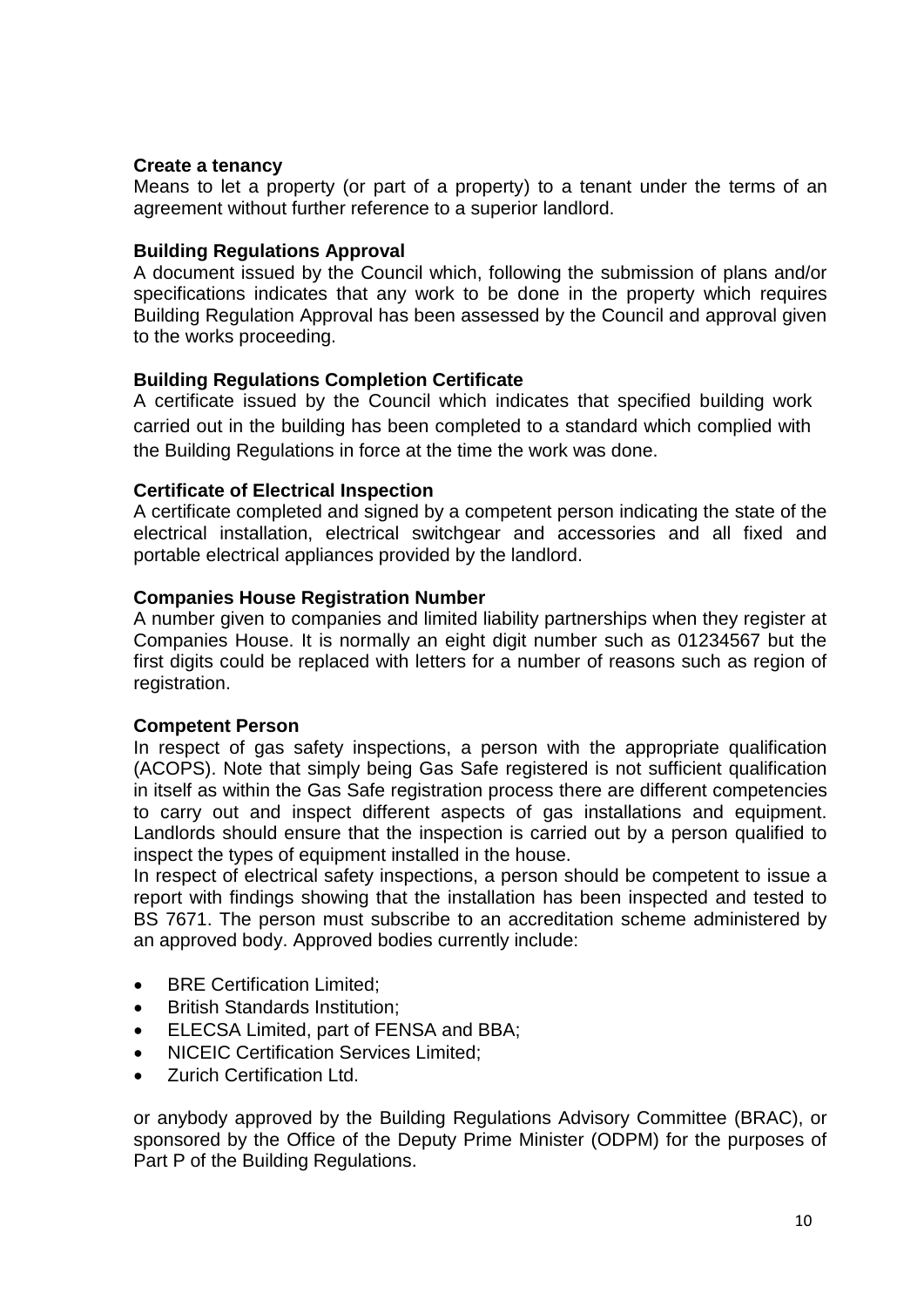In respect of fire detection and warning systems and emergency lighting systems, a person qualified as for electrical safety inspections described above or having an appropriate qualification in fire safety engineering

# **Emergency Lighting**

A system of battery powered lights complying with British Standard (BS) 5266 part 1 or equivalent where the battery is continuously trickle charged from the mains supply. The lights are located on the fire escape route and are designed to operate if the primary lighting sub-circuit fails.

# **Fire Detection & Warning System**

A system of smoke and/or heat detectors and sounders properly designed and installed to comply with one of the following British Standards: BS 5839 Part 1 L2, or BS 5839 Part 6.

# **Freeholder**

Means the same as owner, i.e. the person entitled to sell the property.

# **Furniture & Furnishings (Fire)(Safety) Regulations 1988**

Regulations which require that all upholstered furniture which is offered for sale, for hire or provided in furnished privately rented accommodation must comply with certain standards of fire safety. The full regulations are obtainable from HMSO (Her Majesty's Stationery Office) using the title and further reference: Statutory Instrument 1988 No. 1324. The regulations can also be viewed via the internet by entering the title & information into the search box on the Office of Public Sector Information website: http://www.opsi.gov.uk/.

# **Gas Supply**

A supply of piped gas to the house, be it from a utility company or from a local liquefied petroleum gas storage vessel.

# **Habitable Room**

A room capable of being used for everyday activities. Such rooms would include all living accommodation and sleeping accommodation but would exclude kitchens, bathrooms, conservatories, porches etc. and unconverted basements.

# **HMO**

Means House in Multiple Occupation. An HMO is a building, or part of a building, such as a flat, that is:

- occupied by more than one household and where more than one household shares or lacks an amenity, such as a bathroom, toilet or cooking facilities; or
- occupied by more than one household and which is a converted building but not entirely self-contained flats (whether or not some amenities are shared or lacking); or
- converted self contained flats, but does not meet as a minimum standard the requirements of the 1991 Building Regulation, and at least one third of the flats are occupied under short tenancies.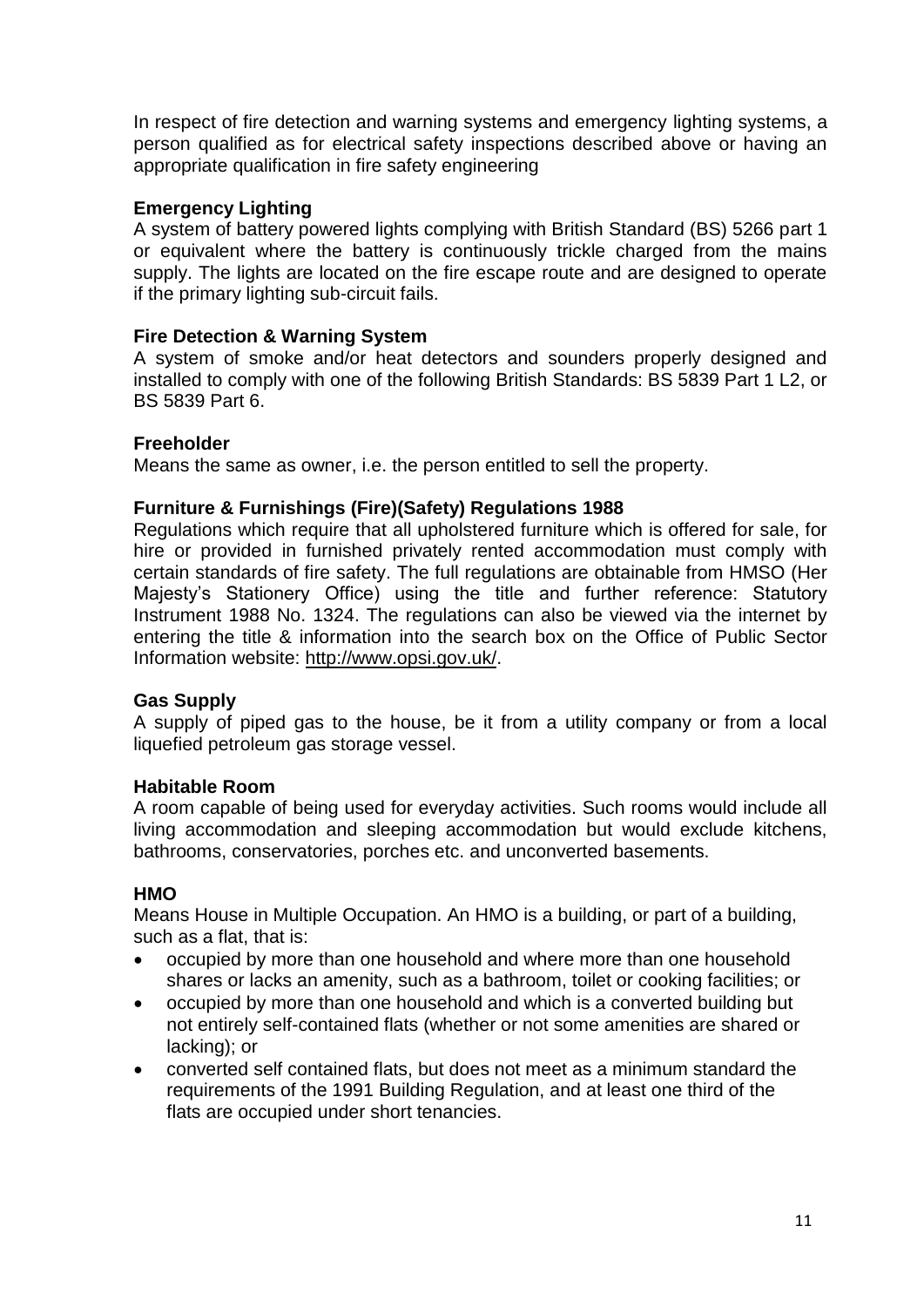The building has to be occupied by more than one household as their only or main residence, as a refuge for people escaping domestic violence, by students during term time, or for other purposes prescribed by the Government.

# **Household**

The following are 'households' for the purposes of the Housing Act 2004:

- A single person or members of the same family living together;
- Couples married to each other or living together as husband and wife (or in an equivalent relationship in the case of persons of the same sex);
- Relatives living together, including parents, grandparents, children (and stepchildren), grandchildren, brothers, sisters, uncles, aunts, nephews, nieces or cousins;
- Half-relatives will be treated as full relatives. A foster child living with his foster parent is treated as living in the same household as his foster parent.

Any domestic staff are also included in the household if they are living rent-free in accommodation provided by the person for whom they are working.

Therefore, three friends sharing together are considered three households. If a couple are sharing with a third person that would consist of two households. If a family rents a property then that is a single household. If that family had an au-pair to look after their children that person would be included in their household.

# **Landlord**

The person who has the legal right to let and terminate tenancies in the house. This could be by virtue of being the freeholder, being a leaseholder, or as the result of some form of agreement with the freeholder.. If no separate manager is appointed then the landlord will also be the manager.

# **Landlord's Gas Safety Record**

A form completed and signed by a properly qualified and competent person indicating the state of repair and appropriateness of the gas installation and appliances. The report must cover the whole of the installation and all gas appliances including necessary venting requirements.

# **Letting units**

The number of units of accommodation you offer in the house. The number should be the same as the maximum number of tenancy agreements you might have at any one time. This could be different to the number of tenants as some units could be occupied by more than one person.

# **Licence Holder**

A person entitled to apply for, or who has been awarded a licence in respect of the HMO. The licence holder needs to be the person who can authorise, organise and pay for essential repairs. They must be reasonably available for tenants to contact them in case of problems with respect to the property and they must have the means to resolve any problems that occur. The proposed licence holder will often be the landlord, although it could be a manager to whom the rent is paid and who has authority from the owner to effectively manage the property. Overall it is the person in control of the property. A landlord may decide to appoint an agent to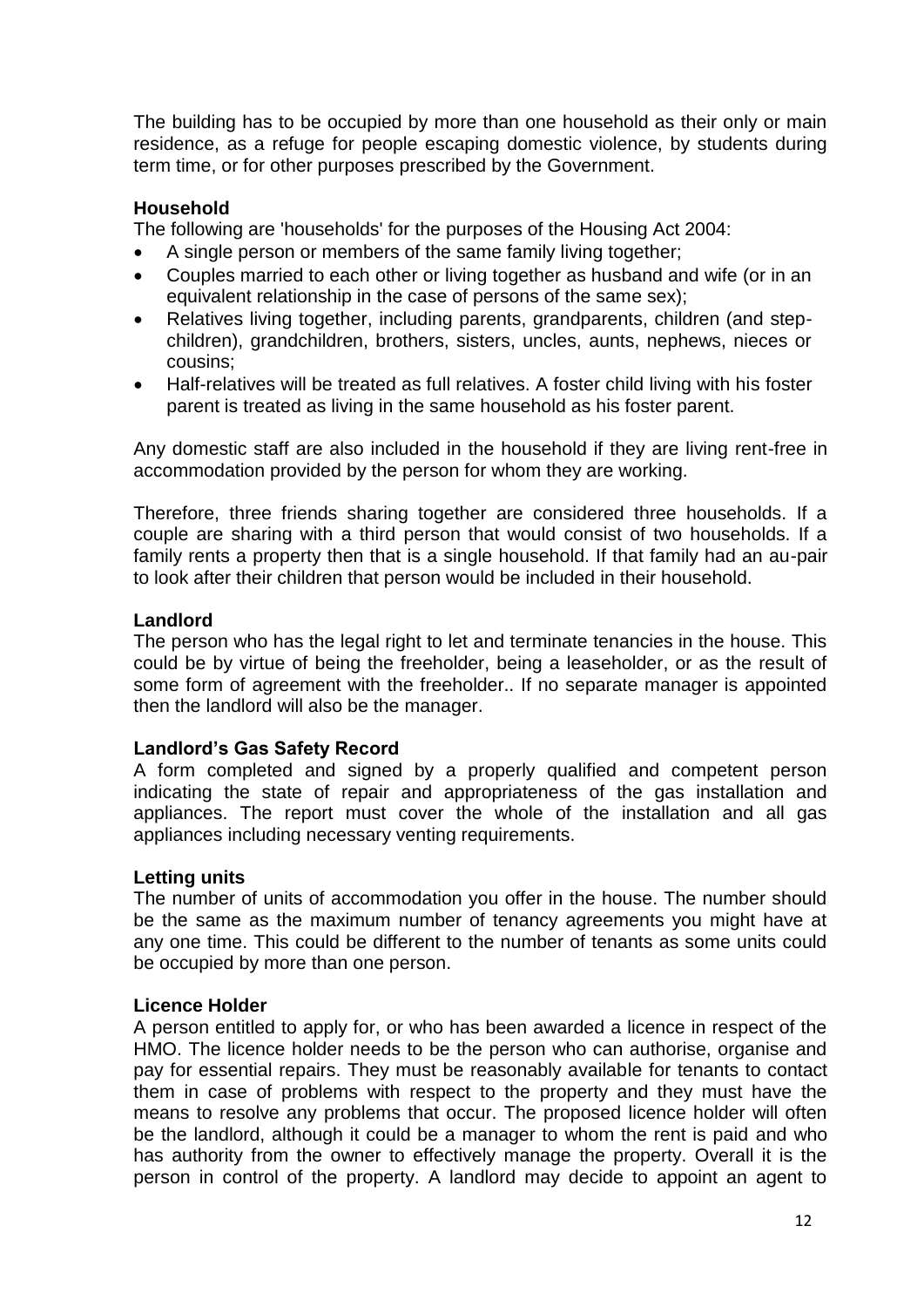control the property and hold the licence if they are not considered to be a fit and proper person themselves. Landlords that are organisations must nominate an appropriate named person to be the licence holder. This person will be responsible for ensuring that there are no breaches of the licence.

# **Living Accommodation**

Rooms in the house which are used for everyday living activities, such as living rooms, dining rooms, studies, games rooms & sports rooms. They exclude bedrooms, kitchens, bathrooms, uninhabitable rooms, hallways, landings, stairwells, passages and cupboards. Where a room has a dual function in that it is used as a bedroom and living room, it should be classed as sleeping accommodation.

# **Manager**

A person or a company appointed by the landlord expressly for the purpose of managing the house. The manager could be an employee of the landlord. If no separate manager is appointed then the landlord will also be the manager. The manager will act under the instructions of the landlord and will have powers and duties given to him by the landlord.. The manager must have at least the following powers:

- to let to tenants and terminate tenancies in accordance with the law;
- to access all parts of the premises to the same extent as the landlord; and
- to be authorised to approve expenditure of up to 25% of the yearly rental income of the property for necessary repairs, etc.

The manager must be able to travel to the property within a reasonable time unless there are other arrangements in place to cover every eventuality that may otherwise demand his or her presence.

# **Mortgage**

A loan given by a lender under an agreement which is secured on the property. The lender is normally entitled to take possession of the house and sell it if repayments of the loan are not kept up.

# **Mortgagee**

The person or financial institution who has granted a loan secured on the property. Note that this word is often interpreted incorrectly.

# M**ortgage Lender**

The person, company or institution to whom loan repayments are made and who would be entitled to take possession of the house if loan repayments are not kept up. Another description for Mortgage Lender is Mortgagee.

# **Mortgagor**

The person who borrows money from the mortgagee.

#### **Owner**

The person entitled to sell the property